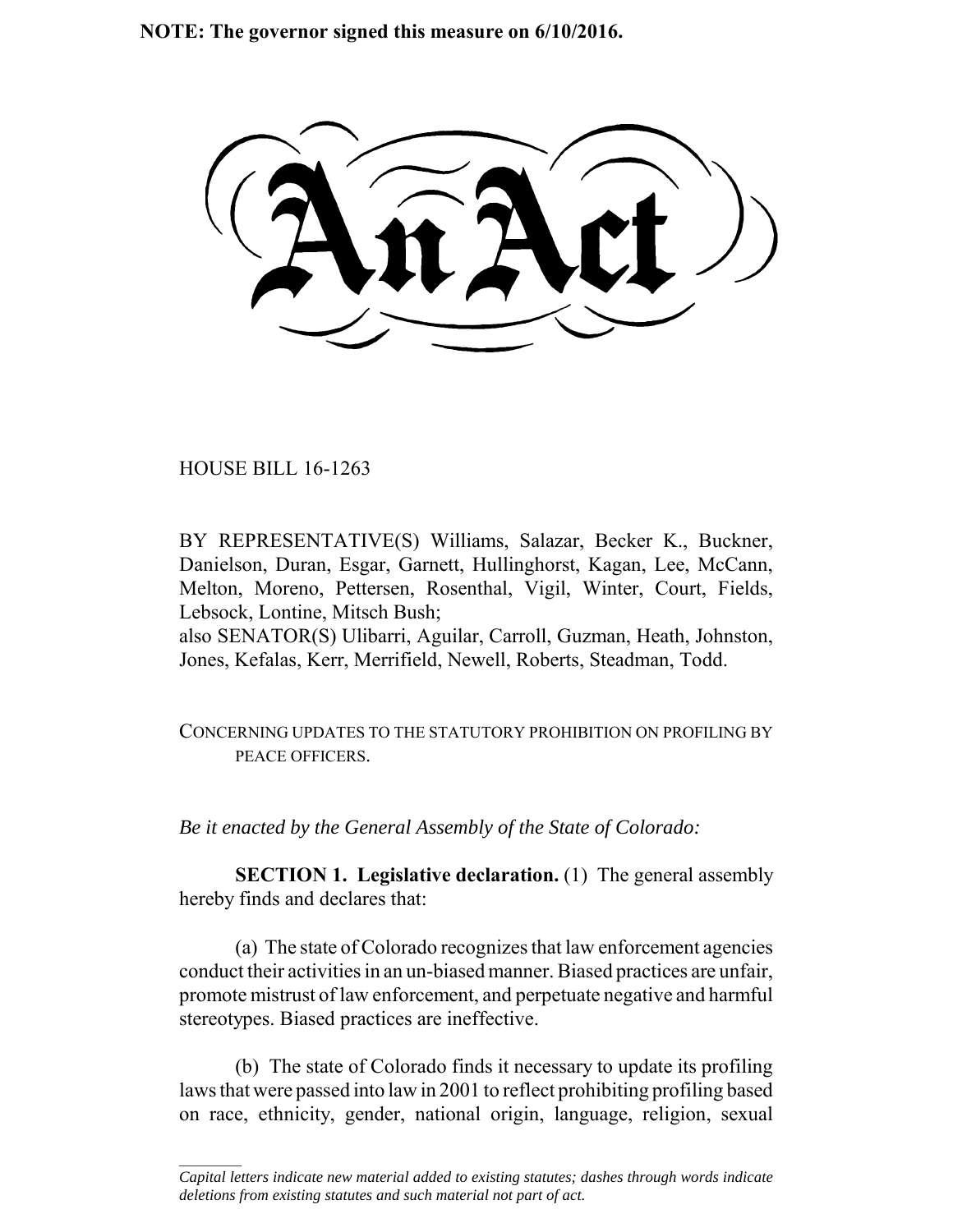orientation, gender identity, age, or disability.

**SECTION 2.** In Colorado Revised Statutes, 24-31-309, **amend** (2) and (3) as follows:

**24-31-309. Profiling - officer identification - training.** (2) **Definitions.** For purposes of this section, "profiling" means the practice of detaining a suspect based on race, ethnicity, age, or gender without the existence of any individualized suspicion of the particular person being stopped THE PRACTICE OF RELYING SOLELY ON RACE, ETHNICITY, GENDER, NATIONAL ORIGIN, LANGUAGE, RELIGION, SEXUAL ORIENTATION, GENDER IDENTITY, AGE, OR DISABILITY IN:

(a) DETERMINING THE EXISTENCE OF PROBABLE CAUSE TO PLACE IN CUSTODY OR ARREST AN INDIVIDUAL OR IN CONSTITUTING A REASONABLE AND ARTICULABLE SUSPICION THAT AN OFFENSE HAS BEEN OR IS BEING COMMITTED SO AS TO JUSTIFY THE DETENTION OF AN INDIVIDUAL OR THE INVESTIGATORY STOP OF A VEHICLE; OR

(b) DETERMINING THE SCOPE, SUBSTANCE, OR DURATION OF AN INVESTIGATION OR LAW ENFORCEMENT ACTIVITY TO WHICH A PERSON WILL BE SUBJECTED.

(3) **Profiling practices prohibited.** Any peace officer certified pursuant to this part 3 shall not engage in Profiling AS DEFINED IN SUBSECTION (2) OF THIS SECTION IS PROHIBITED; EXCEPT THAT A PEACE OFFICER MAY USE AGE WHEN MAKING LAW ENFORCEMENT DECISIONS IF THE PEACE OFFICER IS INVESTIGATING A JUVENILE STATUS OFFENSE.

**SECTION 3. Safety clause.** The general assembly hereby finds,